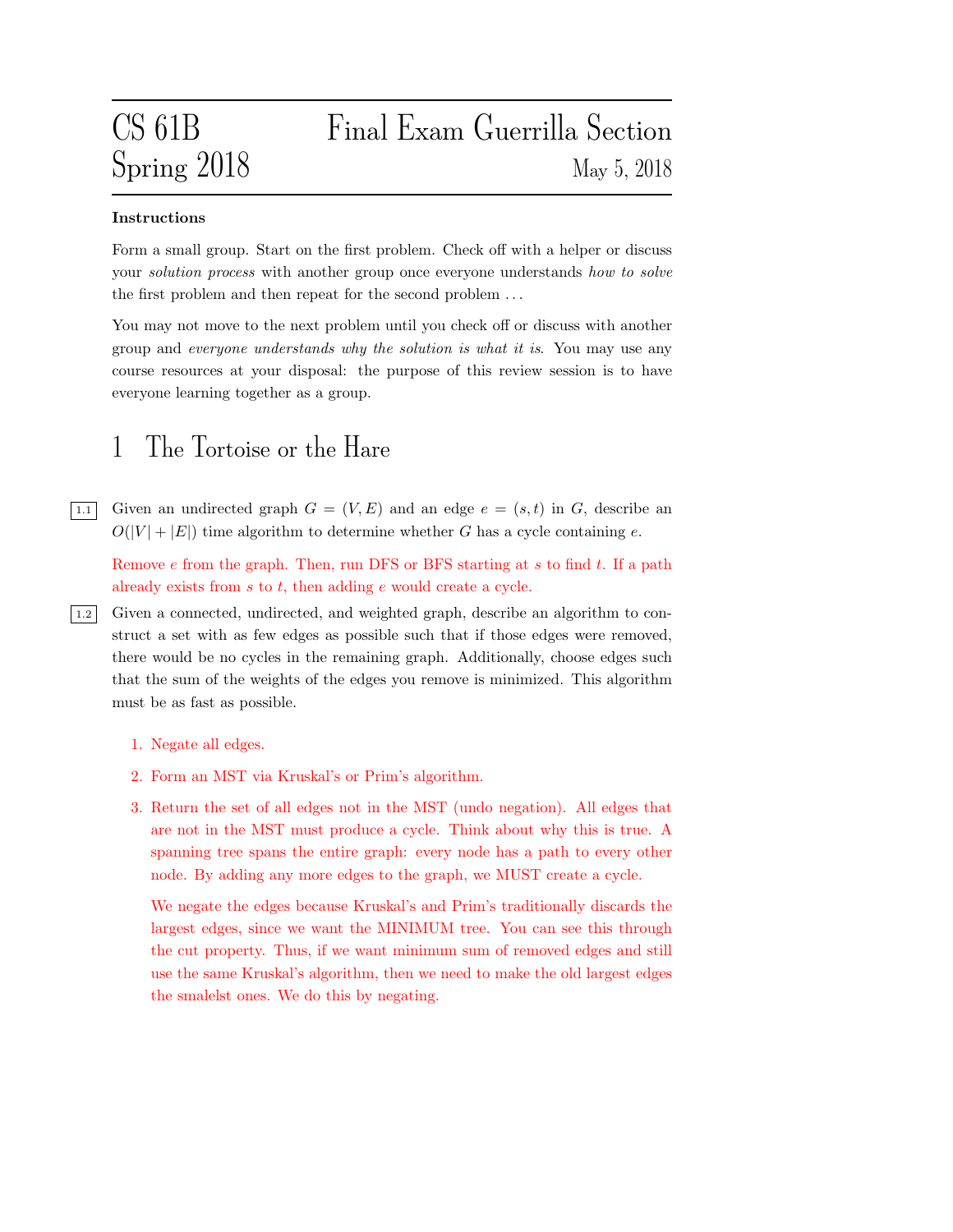[1.3] Given an undirected, positively weighted graph  $G = (V, E)$ , a set of start vertices S, and a set of end vertices  $T$ , describe an efficient algorithm that returns the shortest path starting from any one vertex in S and ending at any one vertex in T.

Hint: Consider adding dummy nodes to the graph to reduce this problem into something more familiar.

How to approach: We almost ALWAYS use the algorithm as a black box. We don't try to alter the algorithm, but rather the data structure in such a way that we can use the original algorithm on it. We know that Dijkstra's finds the shortest path, so that's probably what we should use. The only problem is, Dijkstra's only has one source node and one destination node... So how do we alter this graph so that we can treat all the start vertices as one node and all the end vertices as another node?

Add a *source* node, s, connected to all start nodes, and a sink node, t, connected to all end nodes with weight  $w$  (any non-negative constant). Find the shortest path from s to t and then remove s and t from the final solution. This can be done with Dijkstra's algorithm.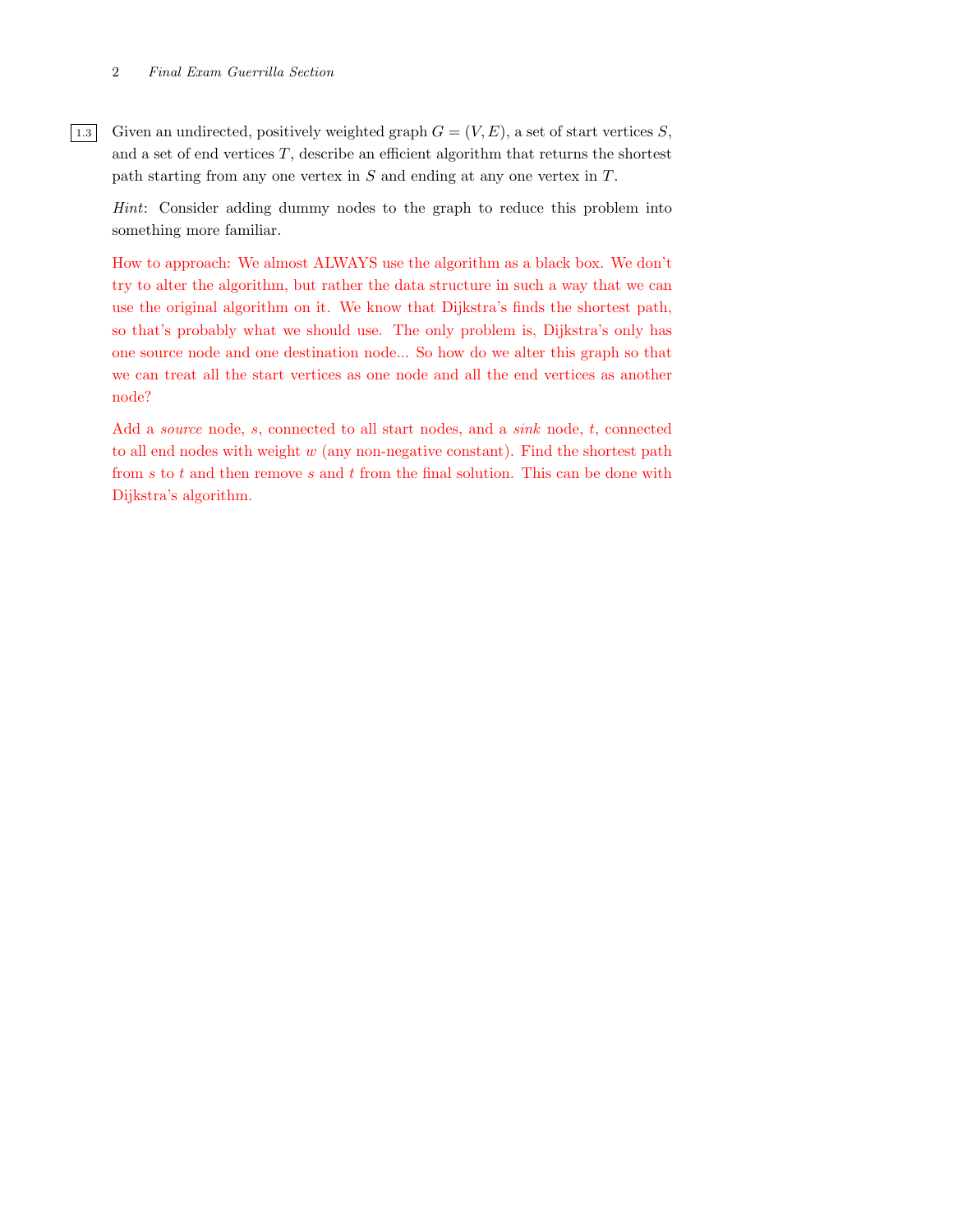## 2 One Traversal to Rule Them All

 $\boxed{2.1}$  Given a directed, acyclic graph, G, implement onePath which determines if G contains a path that visits every vertex exactly once. Briefly justify why the algorithm is correct and state the runtime.

Assume that the graph is implemented with the following API, where nodes are represented by integers.

```
1 public class Graph {
2 /** Returns true if this graph has an edge from u to v. */
3 public boolean hasEdge(int u, int v);
4
5 /** Returns a list of vertices, in topological order. */
6 public List<Integer> topologicalOrder();
7 }
1 public boolean onePath(Graph g) {
2 List<Integer> sorted = g.topologicalOrder();
3 for (int i = 0; i < sorted.length - 2; i++) {
4 if (!g.hasEdge(sorted[i], sorted[i + 1]) {
5 return false;
\begin{array}{ccc} 6 & & \hspace{1.5cm} & \hspace{1.5cm} \end{array}7 }
8 return true;
9 }
```
The main idea is that if a DAG has a path that traverses every vertex, then its topological sorting must be unique (The path is a straight line), and additionally, every pair of nodes in the topological sorting must have an edge between them. Essentially, the topoligical sort IS the path.  $\Theta(|V|+|E|)$ , the runtime of topological sorting.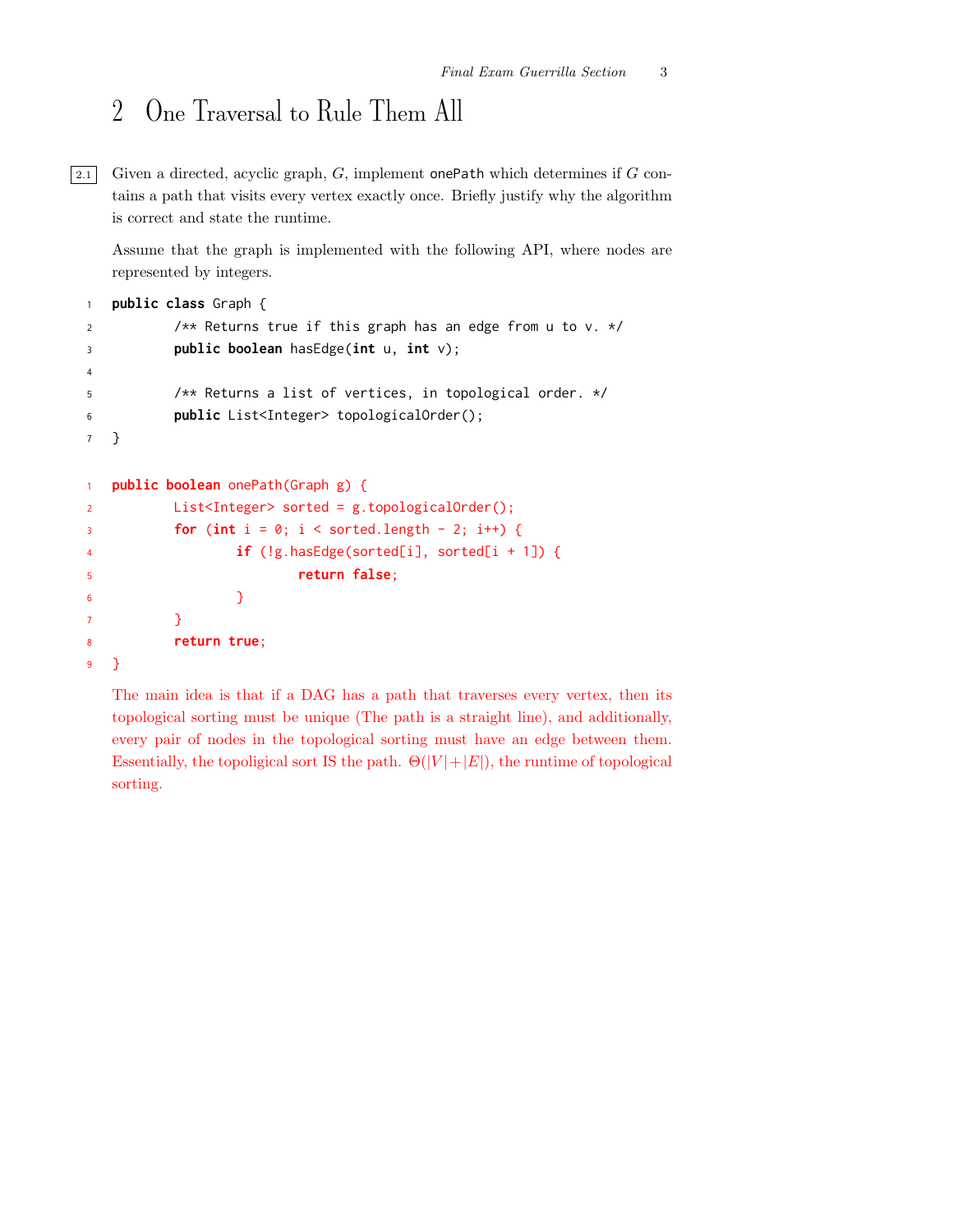#### 3 Comparison Sorting

3.1 For each of the following scenarios, choose the best sorting algorithm to use and explain your reasoning.

(a) Given a list that was created by taking a sorted list and swapping  $N$  pairs of adjacent elements.

Insertion sort, since a list created in such a manner will have at most N inversions. Recall that insertion sort runs in  $\Theta(N+K)$  time, where K is the number of inversions. An inversion is any two elements that are in the wrong place relative to one another.

(b) Given that the list must be sorted in-place on a machine where swapping two elements is much more costly than comparing two elements.

Selection sort since, in its most common implementation, selection sort performs N swaps in the worst case whereas all other common sorts perform  $\Omega(N \log N)$  swaps.

(c) Given the list is so large that not all of the data will fit into memory at once. As is, at any given time most of the list must be stored in external memory (on disk), where accessing it is extremely slow.

Merge sort is ideal here, since its divide-and-conquer strategy works well with the restriction of only being able to hold a partition of the list in memory at any given time. Sorted runs of the list can be merged in memory and flushed to disk one block at a time, minimizing disk reads and writes.

(d) Given a list of emails ordered by send time, sort the list such the emails are ordered by the sender's name first while secondarily maintaining the timeordering.

Merge sort. We should avoid quicksort since the usual, in-place implementation (Hoare Partitioning) is unstable and can change the time-ordering when sorting.

(e) Given a randomly shuffled list of Java integers.

Quicksort has better real-world characteristics (can be done in place and has a pretty good average case runtime) than merge sort in this situation and we don't need to consider stability.

(f) Suppose you're designing a secure system that needs to defend against adversarial inputs. An attacker can give you any list they choose and understand exactly how your sorting algorithms are implemented.

Since the enemy knows exactly how your sort works, they can purposefully give you an input that has a bad runtime. Merge sort or heap sort have worstcase time complexity in  $\Theta(N \log N)$ , which is pretty much the best you can do. Quicksort with random pivots would also be acceptable since it's highly improbable to repeatedly select poor pivots on large inputs. Selection sort, or insertion sort would not be acceptable here because of their worst-case  $\Theta(N^2)$ runtime which can be controlled by the input list.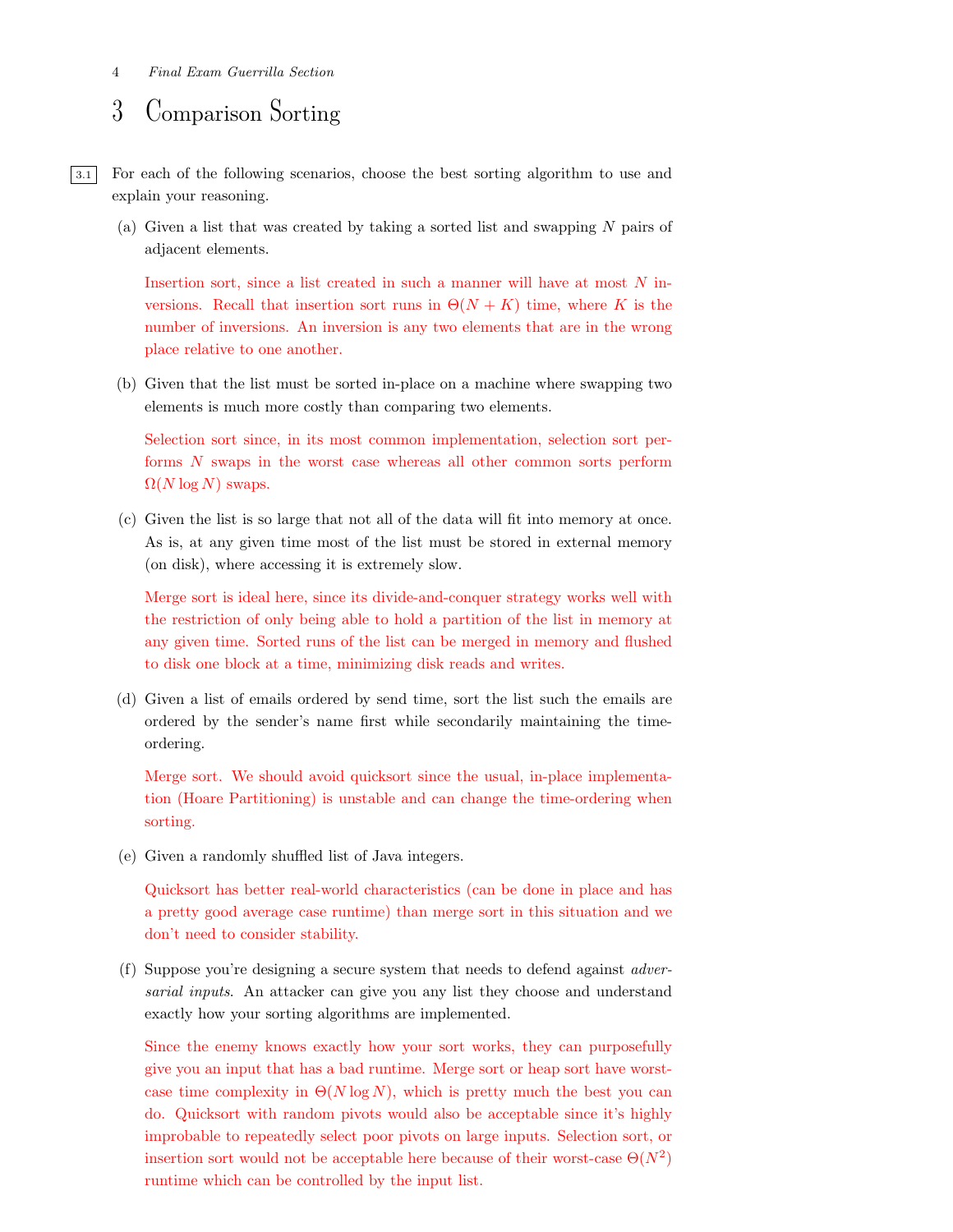3.2 Which sorting algorithms do each of the following illustrate? Your options are merge sort, insertion sort, selection sort, heap sort, and quick sort.

Algorithms illustrated may not conform exactly to those presented in discussion and in lecture. Please note that each of these are snapshots as the algorithm runs, not all iterations of its running.

(a) 5103 9914 0608 3715 6035 2261 9797 7188 1163 4411 0608 1163 5103 3715 6035 2261 9797 7188 9914 4411 0608 1163 2261 3715 6035 5103 9797 7188 9914 4411

Selection sort. First, we see that this is a partitioning (A term I kinda make up that just means the array is partitioned into sorted and unsorted portions) sort. Once we know it is a partitioning sort, we just need to choose between insertion sort and selection sort. In this case, all the smallest values are on the left, which means it is selection sort.

(b) 5103 9797 0608 3715 6035 2261 9914 7188 1163 4411 0608 3715 2261 1163 4411 5103 9797 6035 9914 7188 0608 3715 2261 1163 4411 5103 6035 7188 9797 9914

Quicksort. Using the first element as the pivot, the array is partitioned into values greater than and less than 5103. Then, within those halves, we use the first element once again as the pivot.

(c) dze ccf hwy pjk bkw xce aux qtr ccf dze hwy pjk bkw xce aux qtr ccf dze hwy pjk aux bkw qtr xce aux bkw ccf dze hwy pjk qtr xce

Merge sort. If we look at the array in halves and fourths, then we see that first, each fourth is relatively sorted. Then, each half. Then, the whole thing.

(d) dze ccf bkw hwy pjk xce aux qtr xpa atm dze ccf bkw hwy pjk xce aux qtr atm xpa dze ccf bkw hwy pjk xce aux atm qtr xpa dze ccf bkw hwy pjk xce atm aux qtr xpa dze ccf bkw hwy pjk atm aux qtr xce xpa dze ccf bkw hwy atm aux pjk qtr xce xpa dze ccf bkw atm aux hwy pjk qtr xce xpa dze ccf atm aux bkw hwy pjk qtr xce xpa dze atm aux bkw ccf hwy pjk qtr xce xpa atm aux bkw ccf dze hwy pjk qtr xce xpa

Insertion sort (from the right). This one is kind of tricky, since it starts on the right. But we see that in the first row, its unsorted. Then, in the second row, the last two items are relatively sorted in relation to each other. Next, the last 3 elements are relatively sorted in relation to each other. So on and so forth.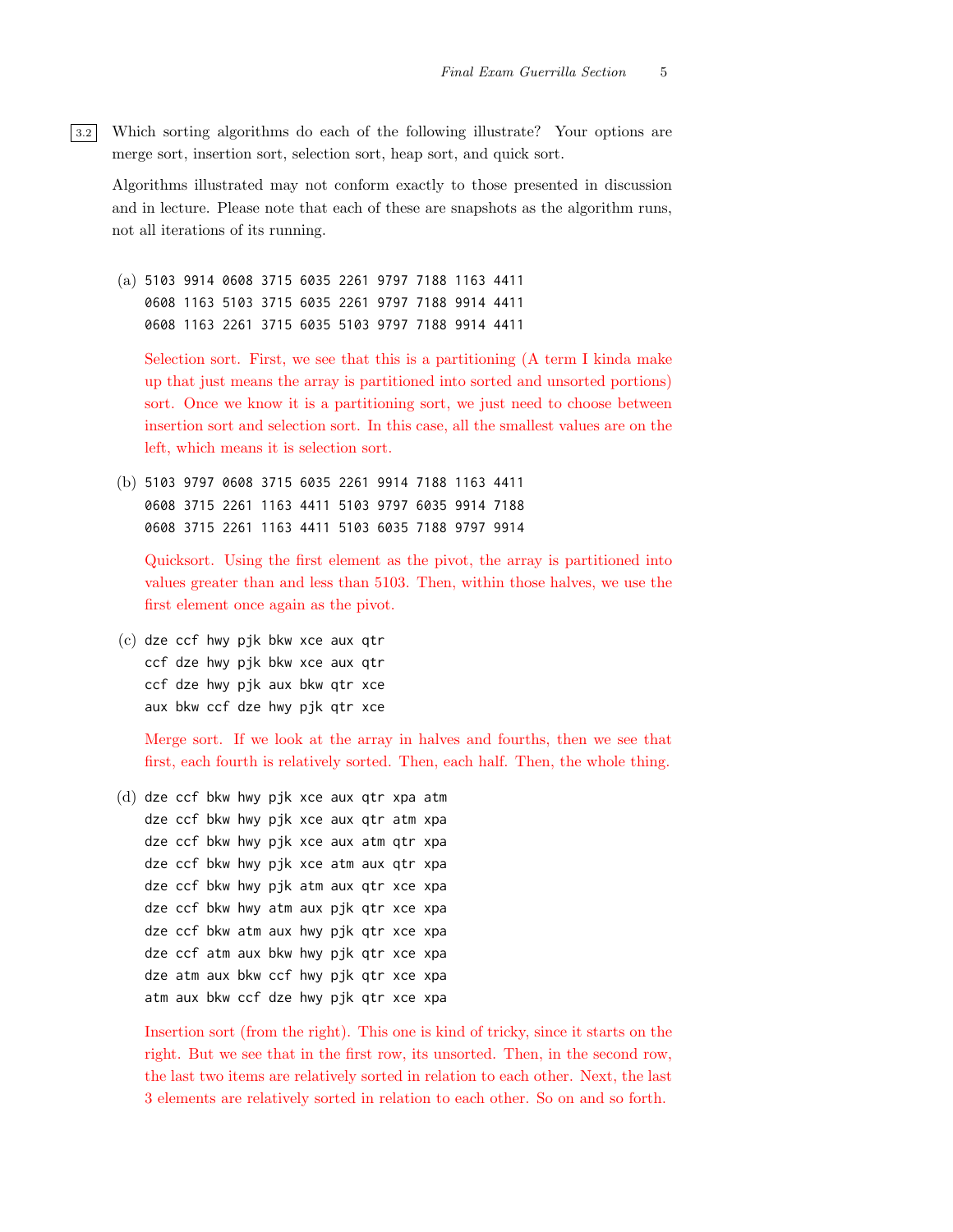### 4 Potpourri

4.1 For each of the following, give a data structure or algorithm that you could use to solve the problem or write impossible if it is impossible to meet the running time given in the question. For each question, we have one or more right answers in mind, all of which are among the data structures and algorithms listed below. Provide a brief description of how each algorithm or data structure can be used to solve the problem and what, if any, modifications are necessary.

| · DFS                  | Linked lists            | · Insertion sort   |
|------------------------|-------------------------|--------------------|
| · BFS                  | · Balanced search trees | · Selection sort   |
| · Dijkstra's algorithm | $\cdot$ Heaps           | · Quicksort        |
| · Topological sort     | · Hash Tables           | $\cdot$ Merge sort |
| · Kruskal's algorithm  | • Tries                 | • Radix sort       |

- (a) Given a list of  $N$  words with  $K$  characters each, find for each word its longest prefix that is the prefix of some other word in the list in worst-case  $O(NK)$ character comparisons.
	- Trie: construct a trie of the words and then find the longest prefix for each word by finding the parent of each special end node for a word (or last node with more than one child along path to end of word).
	- Radix sort all the words and then compare each word with the one sorted before and after it to find the longest prefix.
- (b) Given an undirected, weighted, and connected graph  $G = (V, E)$ , find the heaviest edge that can be removed without disconnecting the graph in worstcase  $O(|E|\log |E|)$  time.

Run Kruskal's to find a minimum spanning tree and then take the heaviest edge not in that minimum spanning tree.

(c) We would like to build a data structure that supports the following operations: add, remove, and find the  $k^{th}$  largest element for any  $k$  in worst-case  $O(\log N)$ comparisons for each operation (where  $N$  is the number of elements currently in the data structure).

Use a balanced search tree and additionally store the number of nodes in the subtree for each node.

(d) Given an unordered list of N Comparable objects, construct a binary search tree containing all of them in  $O(N)$  comparisons.

This is impossible, because this would be tantamount to performing a comparison sort in linear time.